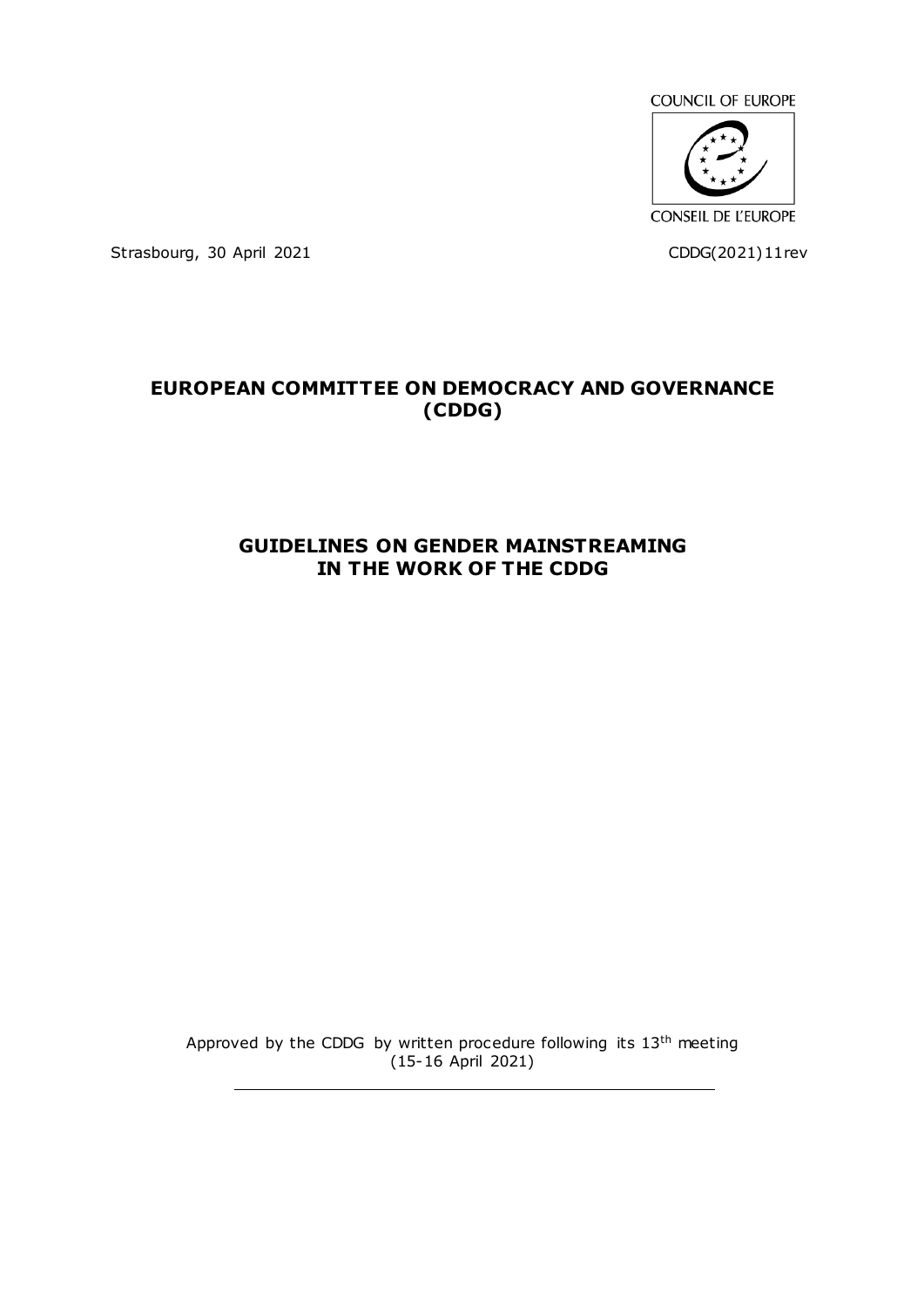#### **Guidelines**

Considering that gender mainstreaming across all activities of the Council of Europe is a key objective of the Organisation's Gender Equality Strategy (2018-2023) and that taking steps to promote gender mainstreaming will contribute to pursuing the CDDG's own tasks and objectives, the CDDG resolves to be guided by the following considerations, with the input, support and guidance from the gender equality rapporteurs:

- 1) to ensure that the activities of the CDDG take into account gender mainstreaming and that they ensure the prominence and visibility of gender equality issues. This will include but not be limited to the following examples:
	- including references to the different impact of measures, policies and practices on women and men;
	- looking at measures which can promote awareness of gender equality and/or promote the balanced participation and representation of women and men in public decision making;
	- following gender-sensitive working and policy-making methods, including gender-sensitive impact assessments, gender-based budgeting;
- 2) to reflect upon the way gender equality including gender balance in decisionmaking and staffing of public institutions – can contribute to achieving the objectives of texts drafted by the CDDG;
- 3) to actively consider the language that is being used in the work of the CDDG. Particular attention will be paid to ensure that the texts drafted by the CDDG use gender inclusive language and avoid gender stereotypes or bias;
- 4) to ensure that, in its own work, the CDDG encourages gender balance in its membership, the composition of its subordinate bodies (Bureau, working groups, Rapporteurs), the choice of expert consultants, external speakers etc .
- 5) Members of the CDDG will endeavour to apply this approach when they are involved in other activities of the Council of Europe, such as those managed by the Centre of Expertise for Good Governance.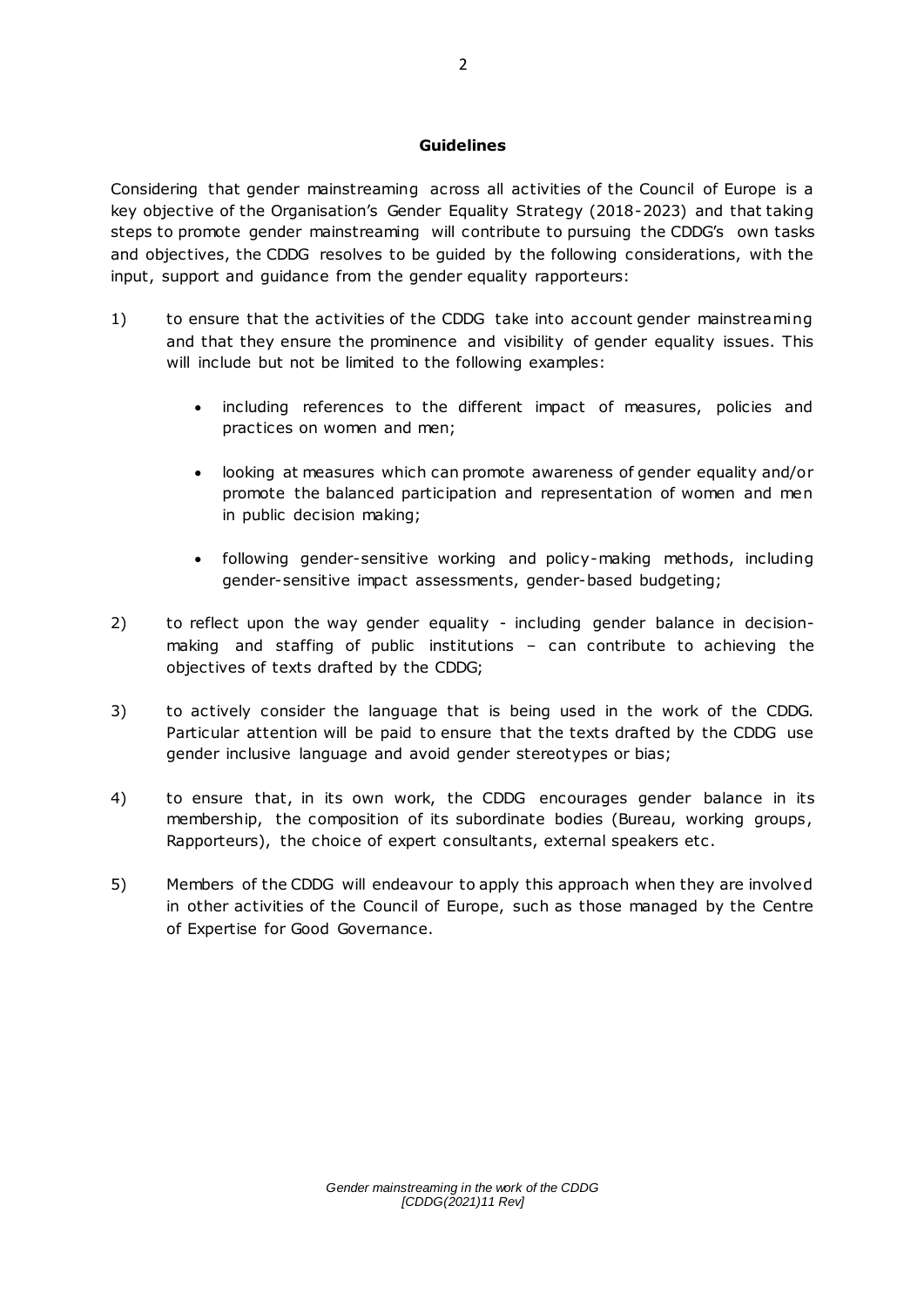#### **Background**

At its 12<sup>th</sup> plenary meeting on 25-27 November 2020, the European Committee on Democracy and Governance (CDDG) took note of a memorandum by its Gender Equalit y Rapporteurs (GER), and agreed to consider, at one of its next meetings, internal guidelines on how to ensure gender mainstreaming in its work.

This document, drafted by the Secretariat and the GER, contains guidelines on how to ensure this work. It explains the concepts of gender equality and gender mainstreaming and provides basic information on the work of the Council of Europe in this field.

### **1. Gender equality and mainstreaming**

Gender mainstreaming is an approach to policy-making that takes into account both women's and men's interests and concerns. The concept of gender mainstreaming was first introduced at the 1985 Nairobi World Conference on Women. It was established as a strategy in international gender equality policy through the Beijing Platform for Action, adopted at the 1995 Fourth United Nations World Conference on Women in Beijing, and subsequently adopted as a tool to promote gender equality at all levels. In 1998, the *Council of Europe defined* gender mainstreaming as:

"*The (re)organization, improvement, development and evaluation of policy processes, so*  that a gender equality perspective is incorporated in all policies at all levels and at all *stages, by the actors normally involved in policy-making*".

**Gender mainstreaming means** integrating a gender equality perspective at all stages and levels of policies, programmes and projects. Women and men have different needs and living conditions and circumstances, including unequal access to and control over power, resources, human rights and institutions, including the justice system. The situations of women and men also differ according to country, region, age, ethnic or social origin, or other factors. The aim of gender mainstreaming is to take into account these differences when designing, implementing and evaluating policies, programmes and projects, so that they benefit both women and men and do not increase inequality but enhance gender equality. Gender mainstreaming aims to solve –sometimes hidden- gender inequalities. It is therefore a tool for achieving gender equality.

#### *Gender mainstreaming is not about***:**

- "Adding women and stirring": ensuring the equal participation of women and men in decision making or in different activities is a necessary first step and an objective on its own. However, the presence of women does not mean that a gender mainstreaming exercise was undertaken and it does not automatically lead to qualitative change towards gender equality in a specific policy, programme or activity;
- Including an introductory paragraph in a document stating that a gender equality perspective will be integrated or simply mentioning "women and men" without also taking into account their different situations is not sufficient. The aim is to include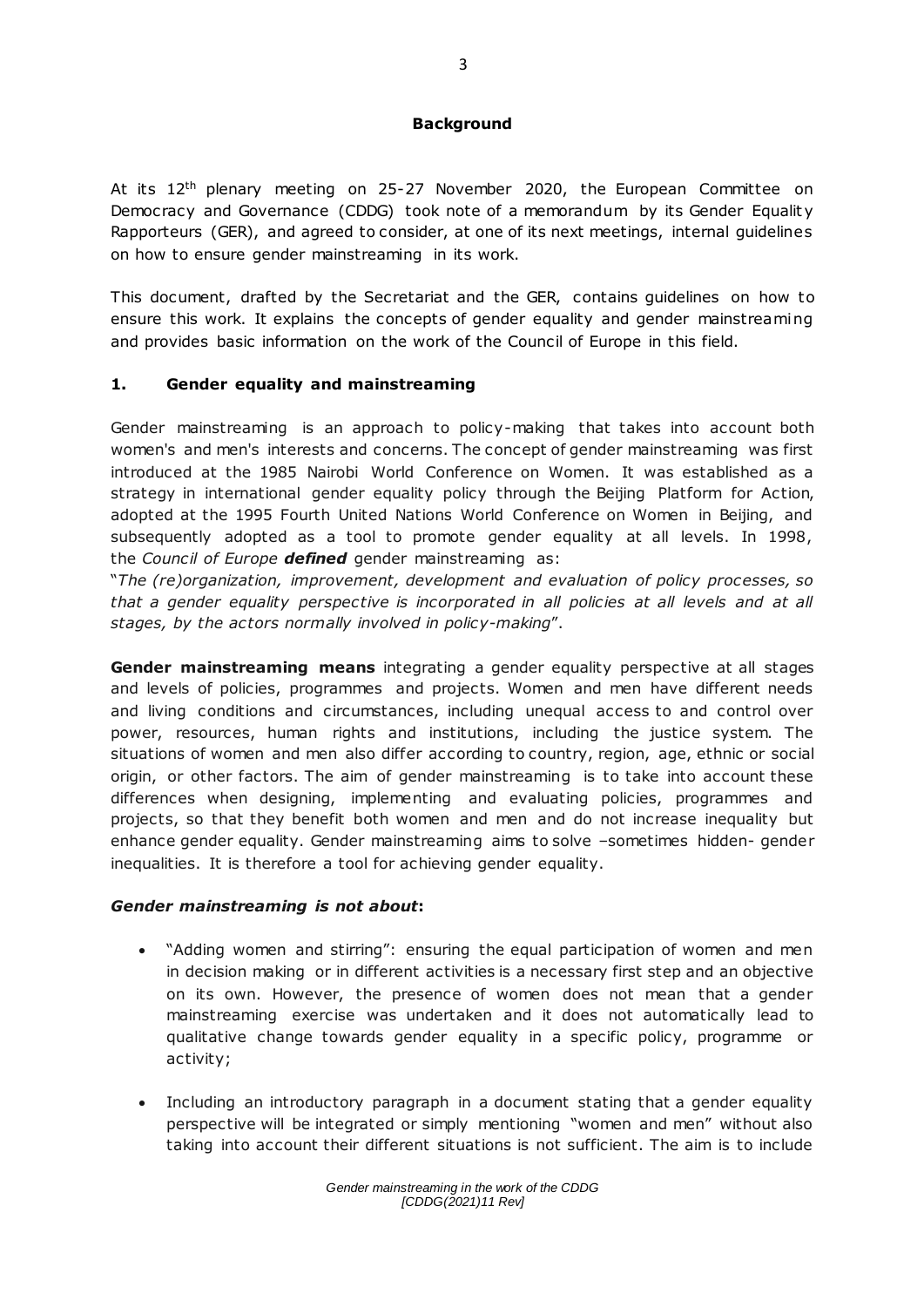a gender equality perspective throughout the policy measures, documents or programmes. Moreover, women and men are not homogeneous groups with single aims and needs: gender relations intersect with many characteristics which define social identities, such as ethnicity, religious beliefs, political or other opinions, social status, age, sexual orientation.

Why? Several studies have shown that gender inequalities as such have direct costs. In many cases, public policies have been based on the needs of the dominant group in society or on the needs of those who have traditionally been the decision-makers, mostly men. The women's rights movement, an increased presence of women in decision-making, strong commitments to women's human rights at all levels, and the development of gender studies and sex-disaggregated data, have all helped unveiling the fact that public policies often did not take into account women's differing needs and situations.

*How?* Gender equality issues need to be mainstreamed at all stages of policy making or project programming, but it is especially important to take it into account at the planning stage, when the problems, concerns and needs of the beneficiaries are identified and the ways to address them are defined. Therefore gender analysis and gender impact assessments are crucial tools for gender mainstreaming. These tools support the practical implementation of gender mainstreaming. Other factors are equally important to ensure proper gender mainstreaming, such as political will, commitment to and awareness of gender equality issues, knowledge, resources (including expertise) and availability of information. Gender mainstreaming is a responsibility of all actors and is relevant for all policy areas that deal with the needs of people and at all levels. Policy areas which at first sight do not seem relevant, might contain (hidden) aspects of gender inequality.

### **2. Instruments adopted under the aegis of the Council of Europe**

The Council of Europe has been and is very active in the field of gender equality and [mainstreaming.](http://www.coe.int/en/web/genderequality/gender-mainstreaming) Gender equality-related texts which are particularly relevant for the CDDG and activities in the field of democratic governance include:

- **•** The **[European Convention on Human Rights](https://www.coe.int/en/web/conventions/full-list/-/conventions/treaty/005)**, which is Europe's core human rights treaty. It guarantees the enjoyment of fundamental rights without discrimination on any ground, including sex (Article 1);
- The **[Gender Equality Strategy](https://www.coe.int/en/web/genderequality/gender-equality-strategy)** of the Council of Europe, which is the overarching text that provides for gender mainstreaming across all activities conducted under the aegis of the Organisation
- **Recommendation No. R(98)14 on gender mainstreaming** calls on member states to create an enabling environment and facilitate conditions for the implementation of gender mainstreaming on the basis of the Report of the Council of Europe Group of Specialists on Gender Mainstreaming (1998). The report sets out the conceptual framework for gender mainstreaming, its definition and a methodology for its implementation, accompanied by examples of good practices;
- **Recommendation (2001)19 on participation of citizens in local public life** this mentions fair representation of women in local politics, collecting informat ion on the participation of women alongside other underrepresented groups, the consideration of quotas in decision making bodies etc .